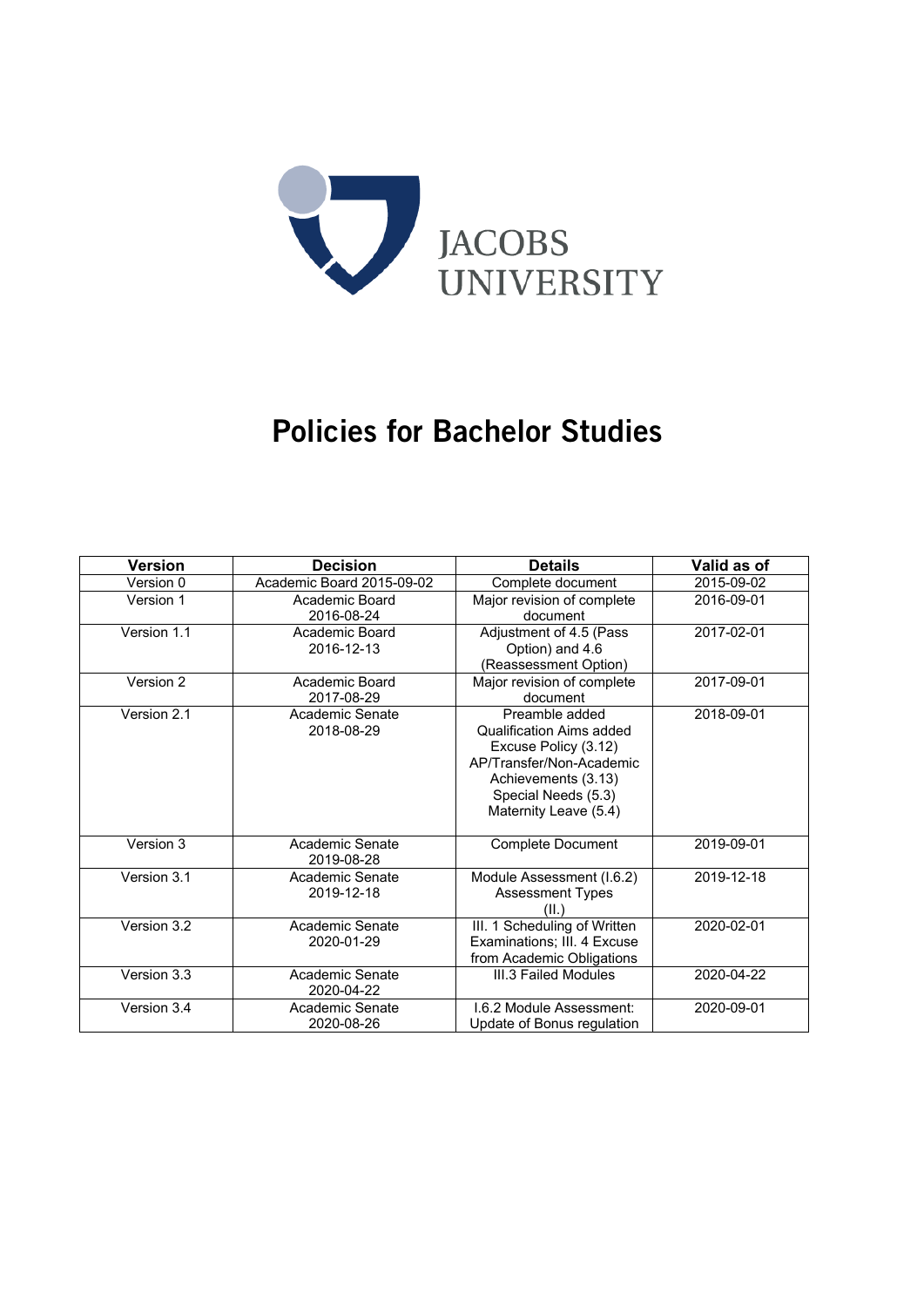

# **Contents**

| L.  |                                                                               |  |
|-----|-------------------------------------------------------------------------------|--|
|     |                                                                               |  |
|     |                                                                               |  |
|     |                                                                               |  |
|     |                                                                               |  |
|     |                                                                               |  |
|     |                                                                               |  |
|     |                                                                               |  |
|     |                                                                               |  |
|     |                                                                               |  |
|     |                                                                               |  |
|     |                                                                               |  |
|     |                                                                               |  |
|     |                                                                               |  |
|     |                                                                               |  |
|     |                                                                               |  |
|     |                                                                               |  |
|     |                                                                               |  |
|     |                                                                               |  |
|     |                                                                               |  |
|     |                                                                               |  |
| П.  |                                                                               |  |
|     |                                                                               |  |
|     |                                                                               |  |
|     |                                                                               |  |
|     |                                                                               |  |
|     |                                                                               |  |
| Ш.  |                                                                               |  |
|     |                                                                               |  |
|     |                                                                               |  |
|     |                                                                               |  |
|     |                                                                               |  |
|     |                                                                               |  |
|     |                                                                               |  |
|     |                                                                               |  |
|     |                                                                               |  |
|     | III.8 Advanced Placement, Transfer Credits, and Non-Academic Achievements  16 |  |
|     |                                                                               |  |
|     |                                                                               |  |
|     |                                                                               |  |
|     |                                                                               |  |
|     |                                                                               |  |
| IV. |                                                                               |  |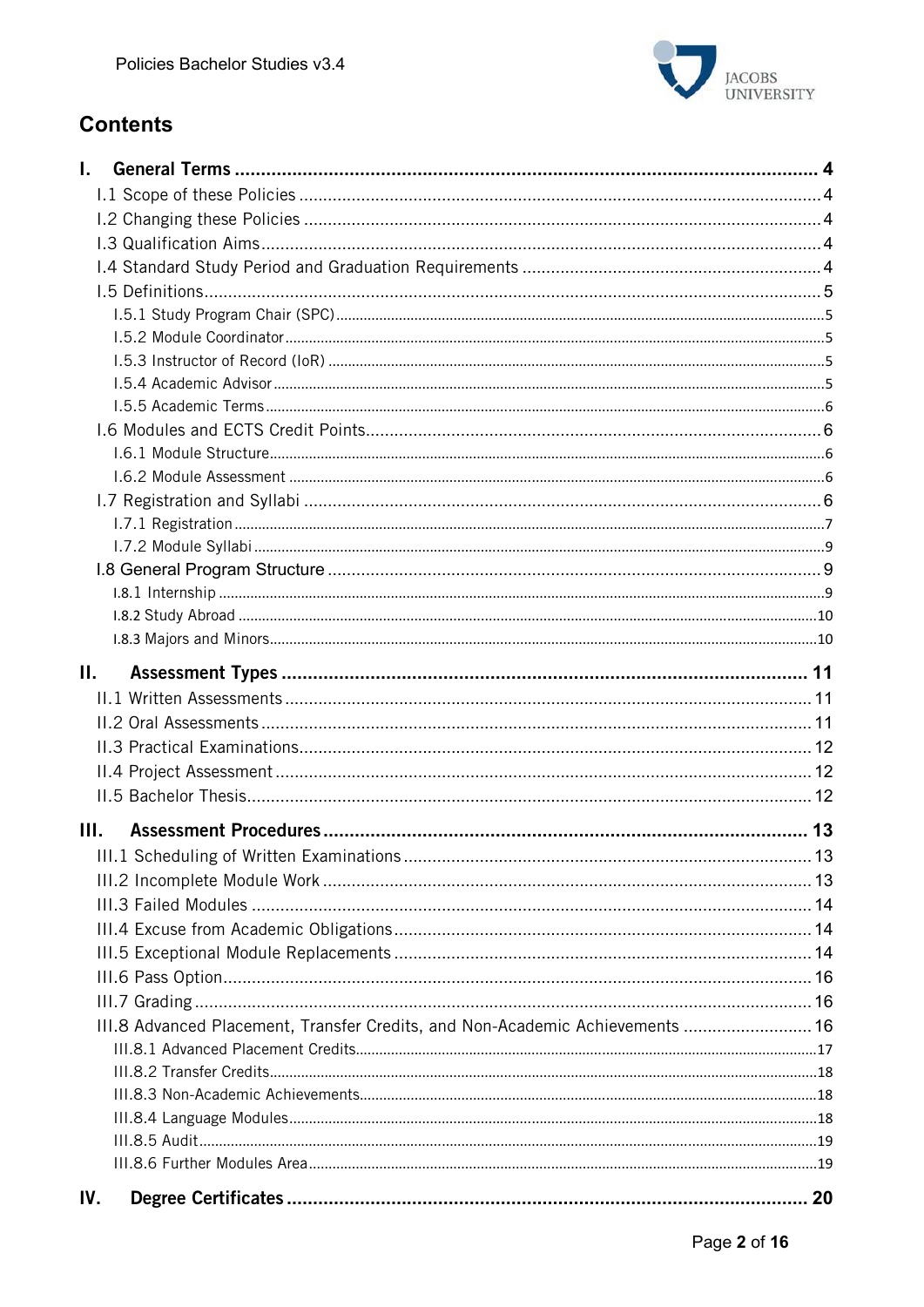

Disclaimer:

These policies are subject to compliance with Bremer Higher Education Act (Bremisches Hochschulgesetz - BremHG). Changes to these policies are possible under the provision of 1.2 "Changing these Policies".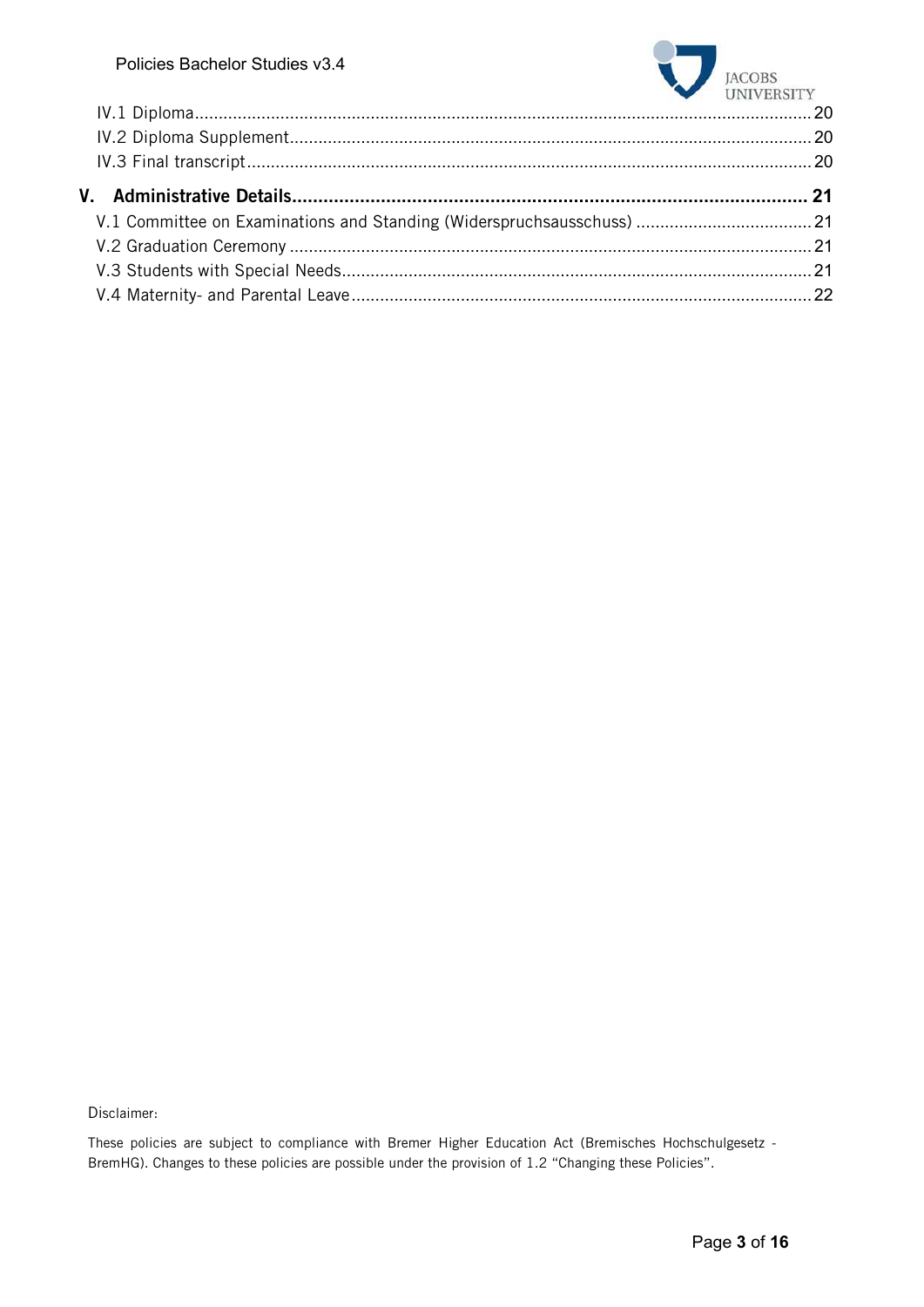

# I. General Terms

### I.1 Scope of these Policies

These policies are the general examination regulations (Rahmenprüfungsordnung). They apply to all study programs leading to a Bachelor of Science or Bachelor of Arts degree. In addition to these general policies, all Bachelor programs have individual programspecific regulations. The program-specific examination regulations are included in each Study Program Handbook. Every Bachelor program has an individual program handbook for each of its cohorts.

The modules of all Bachelor programs are listed in a module handbook. The module handbook contains module data sheets that include module descriptions, aims, intended learning outcomes, functions, components, ECTS credits, and pre-requisites.

In cases of conflict, the Policies for Bachelor Studies at hand apply.

### I.2 Changing these Policies

The Academic Senate decides upon changes of the Policies for Bachelor Studies.

### I.3 Qualification Aims

During their Bachelor studies students

- acquire an understanding of the content and methodology of the respective academic field and become familiar with the principles of scientific work;
- gain knowledge on the current state of research in the respective field of study and develop the ability to adequately address relevant scientific and technical problems;
- learn to reflect on scientific problems in their different contexts and to be able to assess them independently;
- address societal, political, ecological and economical challenges and acquire skills to actively engage in their societies;
- focus on an international context;
- learn general educational contents and gain key occupational skills in order to enter the labor market or continue their education in graduate schools.

### I.4 Standard Study Period and Graduation Requirements

Undergraduate studies at Jacobs University comprise pre-degree and undergraduate study programs.

Bachelor programs consist of a predefined set of modules that need to be passed in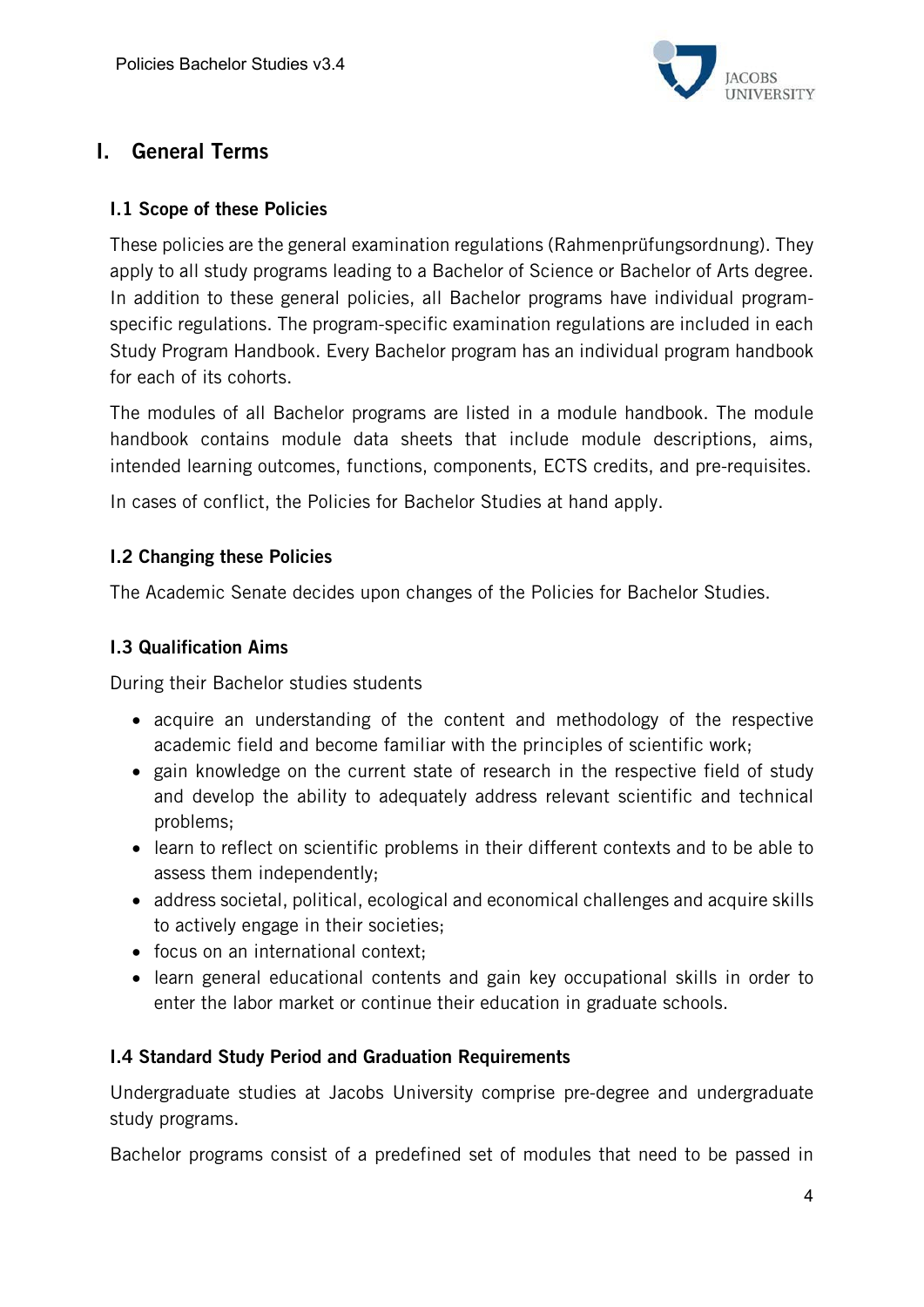

order to graduate. Upon successful completion of a Bachelor program (i.e., after meeting all necessary graduation requirements), students are awarded a Bachelor of Arts (BA) or a Bachelor of Science (BSc) degree. A student may complete the requirements for a Bachelor program at any time during the academic year.

The regular study period for the Bachelor degree is six semesters (Fachsemester) with a total of 180 ECTS credit points, unless a different standard study period is defined in the program handbook of the study program. A list of Bachelor programs offered and the respective degrees awarded by Jacobs University is published on the university website.

In general, pre-degree programs last one year. During these programs, students may earn credit points for future undergraduate studies as defined in the program-specific handbooks.

# I.5 Definitions

### I.5.1 Study Program Chair (SPC)

Each study program has its own SPC. The SPC is responsible for the academic coordination of the study program as well as for the module description to be accurate and current. The SPC is by default Module Coordinator and can delegate this responsibility to another faculty member.

### I.5.2 Module Coordinator

The Module Coordinator supervises a module and is responsible for its content and conduct. For modules consisting of only one module component, the Module Coordinator also carries out the role of Instructor of Record (IoR). If the Module Coordinator is an external lecturer with time constraints or other limitations of capacity, the SPC can serve as Module Coordinator or delegate the responsibility to another faculty member.

### I.5.3 Instructor of Record (IoR)

The Instructor of Record teaches the module or module component and is responsible for developing its content (syllabus), for assignments, and grades. As a rule, the IoR holds a doctorate degree in a module-relevant field. Sufficient practical experience in the respective industry preferably on an executive level can substitute a PhD if approved by the Dean.

### I.5.4 Academic Advisor

Upon enrollment, every student is assigned to a faculty member for academic advising. Students may change their Academic Advisor.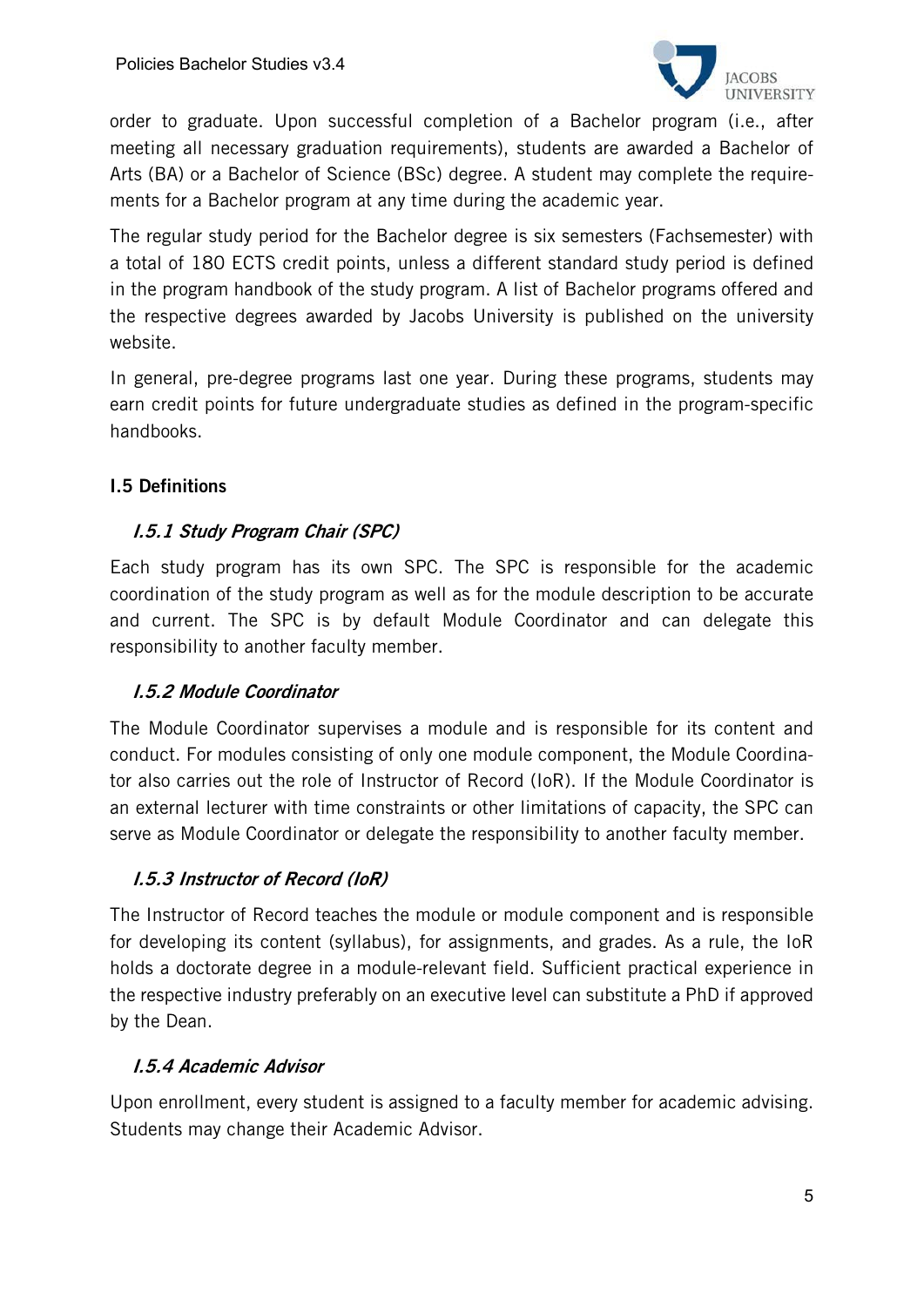

# I.5.5 Academic Terms

At Jacobs University, the academic year is divided into a fall semester including a separate January intersession period and a spring semester. Mandatory modules can be scheduled during the intersession period. Therefore, students are expected to be present during the intersession if they have to attend mandatory modules relevant for their studies. As a rule, classes and examinations are scheduled from Monday to Friday. However, students should be prepared to attend extraordinary Saturday sessions and examinations. Specific dates and deadlines are published in the official Academic Calendar.

# I.6 Modules and ECTS Credit Points

# I.6.1 Module Structure

All Bachelor programs are organized in modules. A module is a formally structured teaching unit with a coherent and explicit set of learning outcomes and assessment criteria. Students are awarded academic credit through achieving the learning outcomes for a module. The number of credits assigned to a module is based on the estimated notional learning hours. Typically, 5 to 7.5 ECTS credit points are assigned to a Bachelor module. The Bachelor thesis, which usually covers 15 ECTS and typically includes a seminar, is exempt from this norm. Further exception regulations are defined in the individual program-specific handbooks.

One ECTS credit point is equivalent to 25 hours of student workload. A student earns 30 credit points per semester on average. Justified deviations are possible and specified in the respective program handbook.

Modules are characterized as mandatory, mandatory elective or elective. Modulespecific details are defined in the individual module descriptions.

### I.6.2 Module Assessment

As a rule, modules finish with a single module examination. In exceptional cases, modules may use a combinatorial assessment as long as learning objectives, methods and the assessment are adequately aligned (e.g. if a module has a practical and a theoretical component). In case of combinatorial assessment, the module grade is derived from the weighted average of the individual grades of the assessments. The module grade is recorded in the transcript.

Details of the module examination are defined in the module data sheet and in the mandatory study and examination plans of the respective study programs.

In exceptional cases, it is possible to define module achievements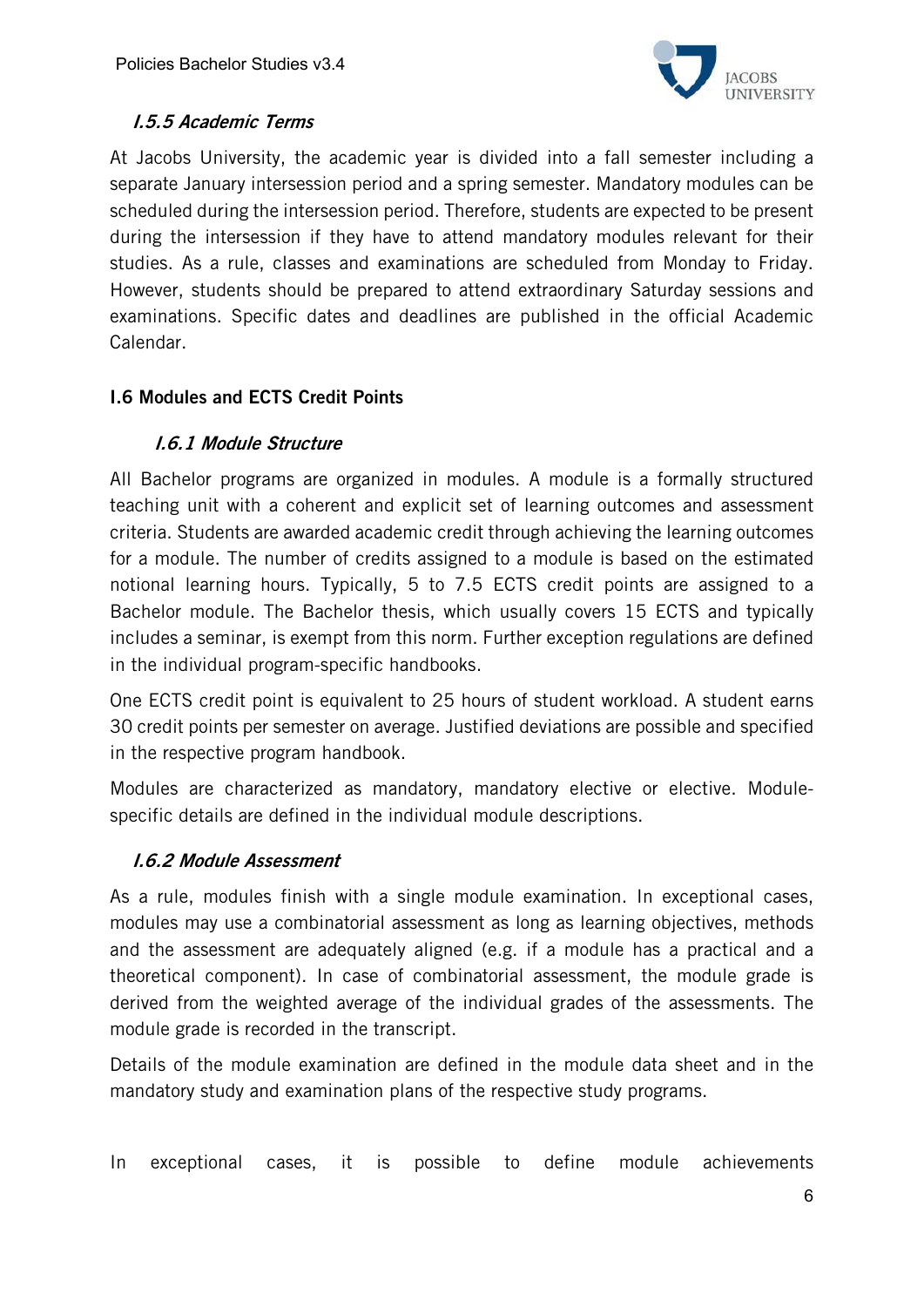

("Studienleistungen") as a pre-condition to be admitted to the module assessment. Module achievements must be defined in the module description. In case module achievements are graded, these grades are only counted towards fulfilment of the module achievement but they are not included in the module grade.

Module achievements are set and scheduled by the Instructor of Record. Students who fail to complete the module achievements during the semester are offered an opportunity to enhance the module achievement, generally before the final exam. Missed final examinations due to the non-completion of pre-conditions are not deemed as failed.

For modules and module components that finish with a single module or module component examination, the IoR may allow for bonus achievements (e.g., homework assignments, quizzes), as an option for students to monitor learning objectives during the semester. Bonus achievements (nature, number, grading and compensation in case of illness) must be clearly defined in the syllabus and must be communicated prior to the first session of the module OR module component. Bonus achievements can solely be used as feedback and to improve the grade of an already passed module or module component examination by typically 0.33 but not exceeding 0.67 grade points (equivalent to 5 or 10%, respectively). They may neither impair the grade nor be passrelevant. Receiving the highest mark of 1.00 must be possible without bonus achievements. Bonus achievements are only valid for the first attempt of a module or module component examination.

Examination results are published in the integrated campus management system (CampusNet). Students have the right to obtain access to their examination files upon request.

# I.7 Registration and Syllabi

### I.7.1 Registration

Every semester, students must register for the modules relevant for their Bachelor program. Registrar Services publishes the deadlines for registration each semester. The university reserves the right to cancel a module if less than 5 students have registered for it.

If a student is not formally registered for a module, no grades and credits can be awarded for that module, even if the student completes the work for it. If a student is formally registered for a module, the Module Coordinator must provide a result for that student at the end of the semester even if the student has not participated in the module.

Modules may have pre-requisites (previously passed modules) that must be fulfilled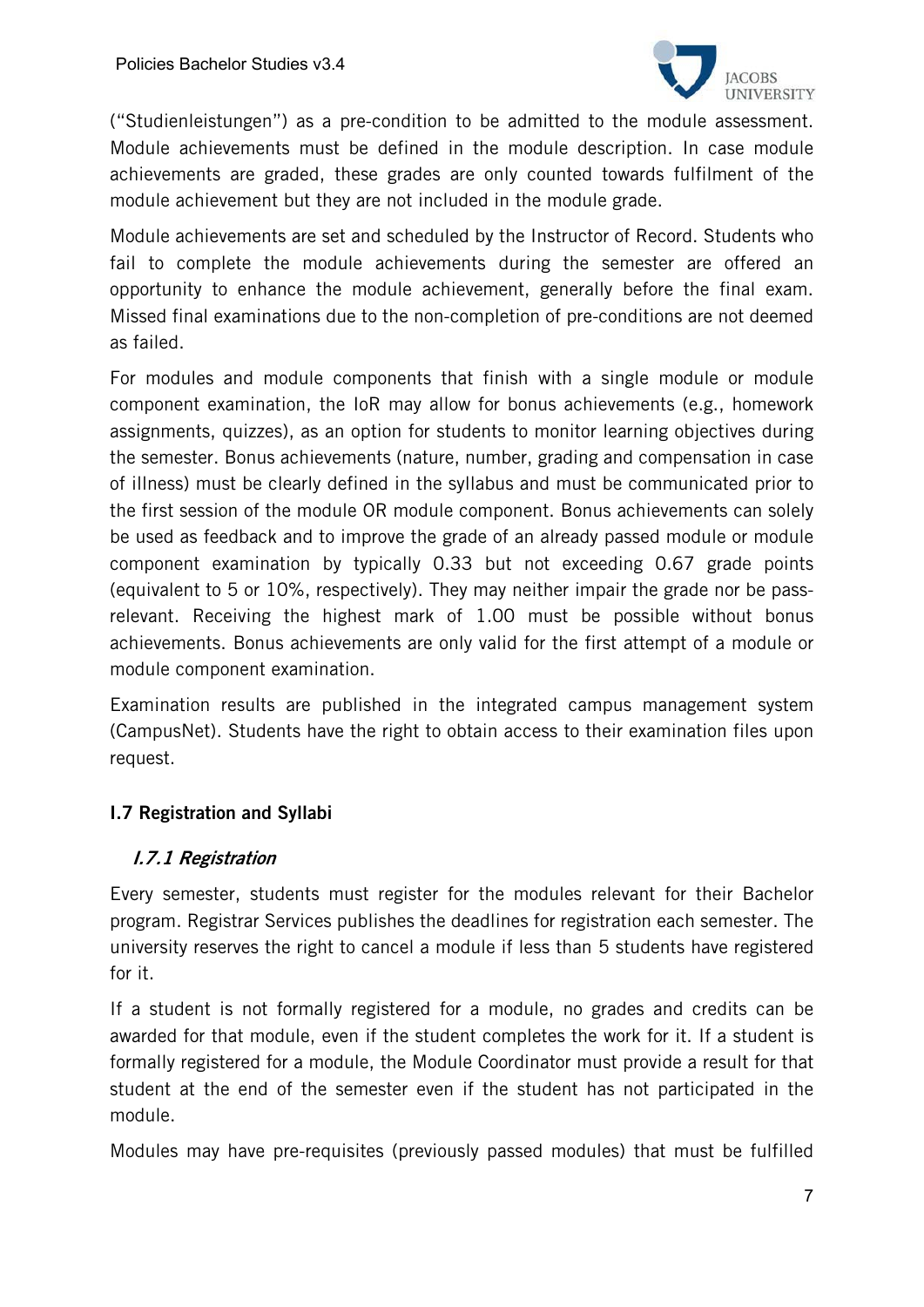

before registration. Additionally, they may have co-requisites (modules taken in the same semester) which require students to register in parallel to one or more associated module(s).

The Instructor of Record (IoR) may exempt students from the pre- or co-requisite requirement.

In general, students have the opportunity to change their study plan by dropping and/or adding modules during a period of two weeks after the beginning of classes. The drop/ add deadline is published each semester in the Academic Calendar.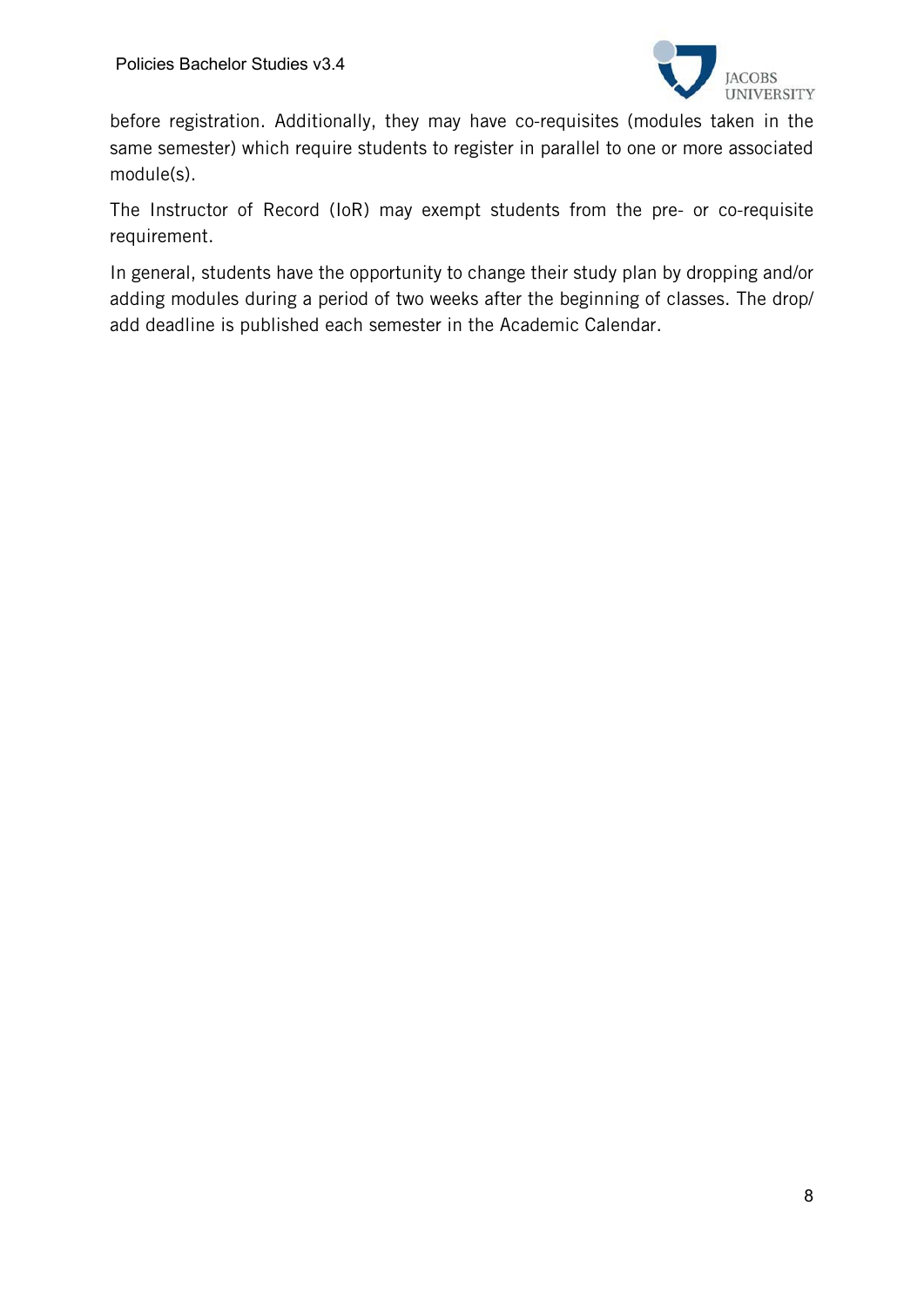

# I.7.2 Module Syllabi

A syllabus must be published for each module component before the start of registration in any given semester. This contains the topic of the module component sessions and specifies, if applicable, the basic literature to be consulted for these sessions. The syllabus contains specifications of the requirements, the grading details, and the learning outcomes.

# **I.8 General Program Structure**

The structure of each study program has two components: program-specific modules (CHOICE Modules, CORE Modules, Specialization Modules, Internship, Bachelor Thesis Module, and Skills/Methods Modules) and general education modules (Language Modules and Triangle Area Module/Society Impact Project).

Program-specific Modules (total 135 or 150 ECTS Credits):

- 45 ECTS Credits from CHOICE Modules
- 45 ECTS Credits from CORE Modules
- 15 ECTS Credits from Specialization Modules
- 15 ECTS Credits for the Bachelor Thesis Module
- 15 or 30 ECTS Credits for the Internship Module

General Education Modules (total 30 or 45 ECTS Credits):

- 0 or 15 ECTS Credits for Triangle Area Module/Community Impact Project
- 10 ECTS Credits from Language Modules
- 20 ECTS Credits from Methods/Skills Modules

In justified cases, study programs can decide to expand the internship from 15 ECTS to a full-semester internship with 30 ECTS. As a rule, study programs with a 30 ECTS internship do not require students to take modules in the Triangle Area/Society Impact Project.

The general requirements stated above are complemented by the specific regulations included in the study program handbooks. The graduation requirements for preparatory study programs (degree and non-degree) offered at Jacobs University can be different and are stated in the respective study program handbooks.

# *I.8.*1 Internship

The Internship module requirement for students includes a mandatory internship, which must be related to the respective area of study, taking place in any company, university, research institution, organization or start up worldwide. Jacobs University as an employer for this mandatory internship will in general not be accepted. Instead of an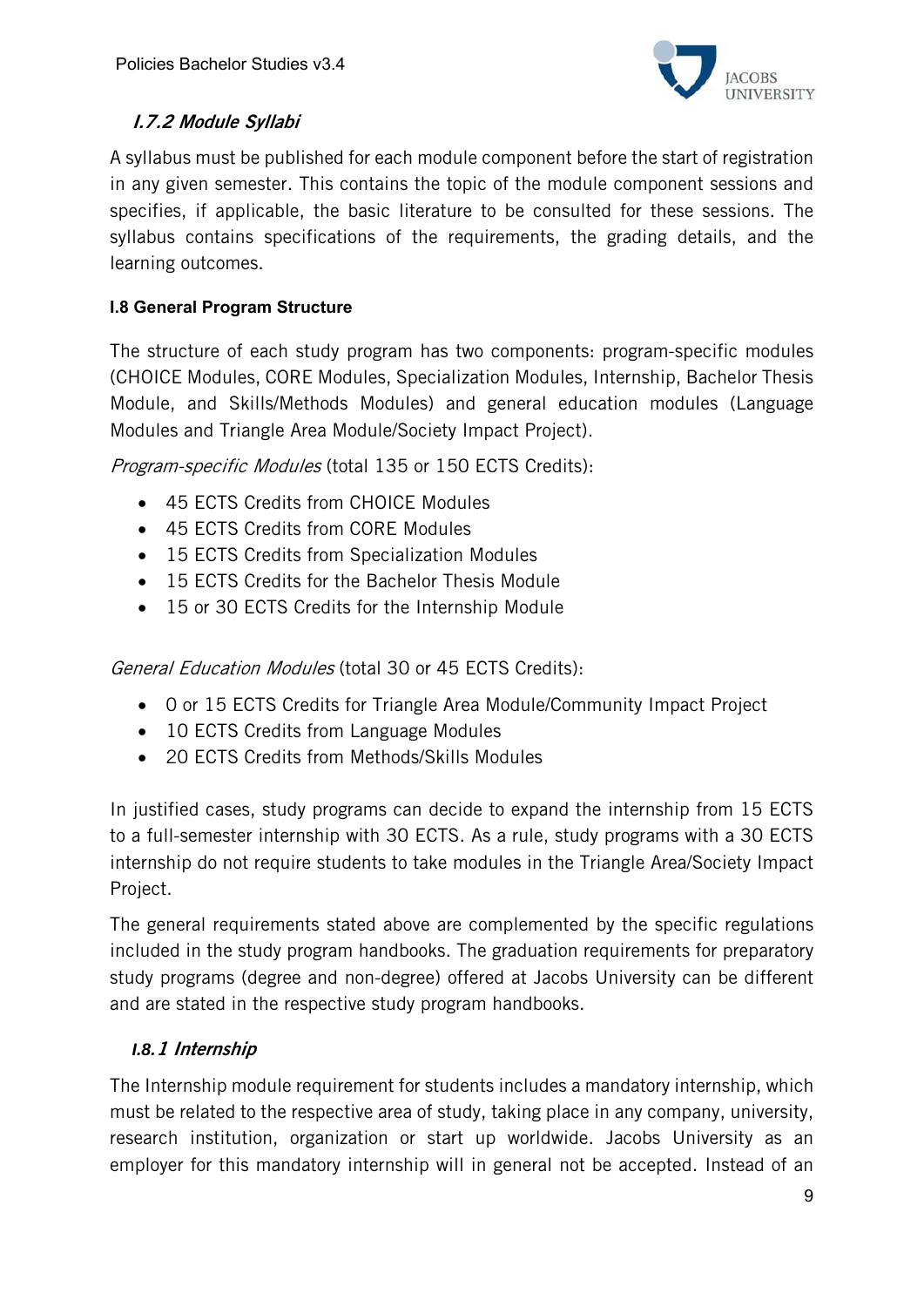

internship students may apply for the Jacobs University StartUp-Option.

The minimum duration of the internship is two months in full-time. The criteria for successfully completing the internship requirement are listed in the module description and include participation in professional skills courses and events (career fair, internship presentations, etc.), active participation in the internship, the submission of a written internship report or poster presentation as well as a supervisor's reference letter. Information about the internship will be listed on the transcript. Further regulations issued by the Career Service Center apply.

### *I.8.2* Study Abroad

Students have the option to spend a semester at one of Jacobs University´s partner institutions. Courses recognized for study abroad credits need to be pre-approved according to the Jacobs University study abroad procedures issued by the International Office, carry the equivalent of at least 22.5 ECTS credits in total and be related to the respective study program. The selection of modules/courses needs to be approved by the Academic Advisor, Study Program Chair and Registrar Services in the course of the study abroad application.

### *I.8.3* Majors and Minors

All undergraduate study programs at Jacobs University Bremen, with the exception of preparatory study programs, are eligible for a major as well as a minor.

Students may change their selected major until the beginning of the second year of study, provided they have met the first year requirements of the new major.

Students pursuing a minor must pass at least 15 ECTS credits from advanced level (CORE or Specialization) modules in the subject of the minor that are not used as mandatory modules in the graduation requirements of their major. Prerequisites for these advanced level modules must be met. The requirements for a minor including advanced level and prerequisite modules must not exceed 30 ECTS credits in total.

Study program handbooks must state whether and how a minor option is accessible within the 180 ECTS credits of regular workload for a Bachelor's degree.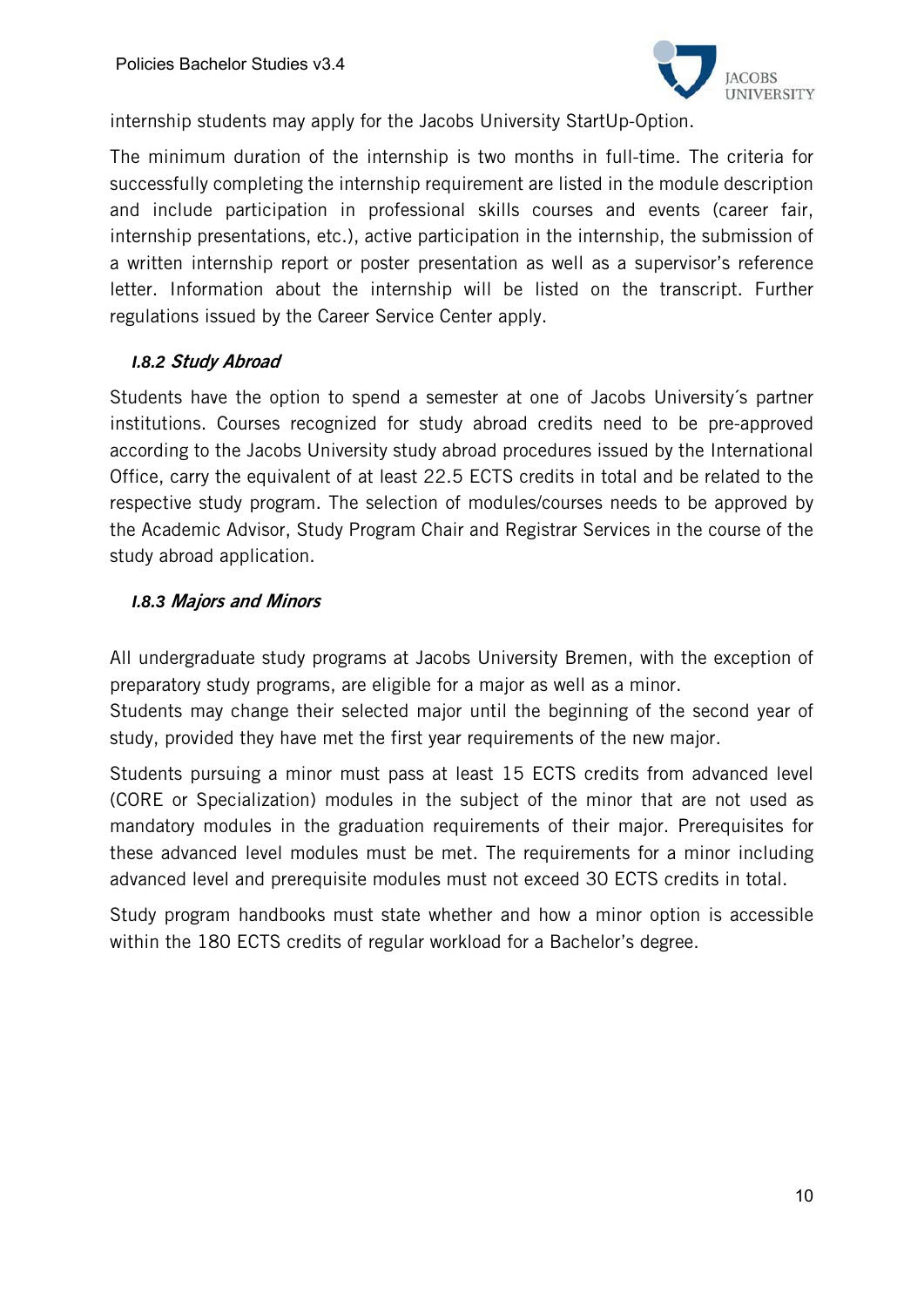

# II. Assessment Types

Assessment types include written assessments, oral assessments, practical assessments, project assessments, as well as the Bachelor theses.

Any type of assessment may be conducted electronically or complemented by electronic and online assessment and submission elements. This includes computerized testing in a test center, video interviews, online/electronic submission and other formats which use electronic systems and/or devices. For computerized assessments, student will be offered an introduction to the system used to familiarize themselves with it.

Team projects may be applied in all examination forms other than written examinations. In such cases, the IoR must clearly indicate the method of determining credit for the participants in the team. Such a method provides that the contributions of the individual team members be clearly identifiable and therefore gradable.

### **II.1 Written Assessments**

A written examination is a supervised, in-class assessment testing the students' competences. Each student produces answers to given questions, selects answers in multiple choice questionnaires or produces tasks in written form with no auxiliary resources except for those explicitly approved by the IoR. A written examination lasts between 60 and 180 minutes, usually reflecting the overall workload (ECTS) of that module. In general, Instructors of Record conduct and proctor examinations. In exceptional cases Registrar Services may organize additional proctors centrally (e.g., for final exams with high numbers of participants).

A term paper is a literary analytic, speculative, or interpretative composition on a chosen or assigned theme or subject, usually in prose according to previously specified requirements. The student produces the term paper individually. Different forms of term papers include project reports and essays.

A laboratory report describes the preparation, performance, and the results of empirical research according to previously specified requirements.

A poster presentation focuses on the poster as a medium for communication. It may be augmented by oral explanation or a Q&A period with the examiner.

### **II.2 Oral Assessments**

An oral examination is an assessment whereby the examiner poses questions to one or more students and each student produces answers in spoken form. Oral examinations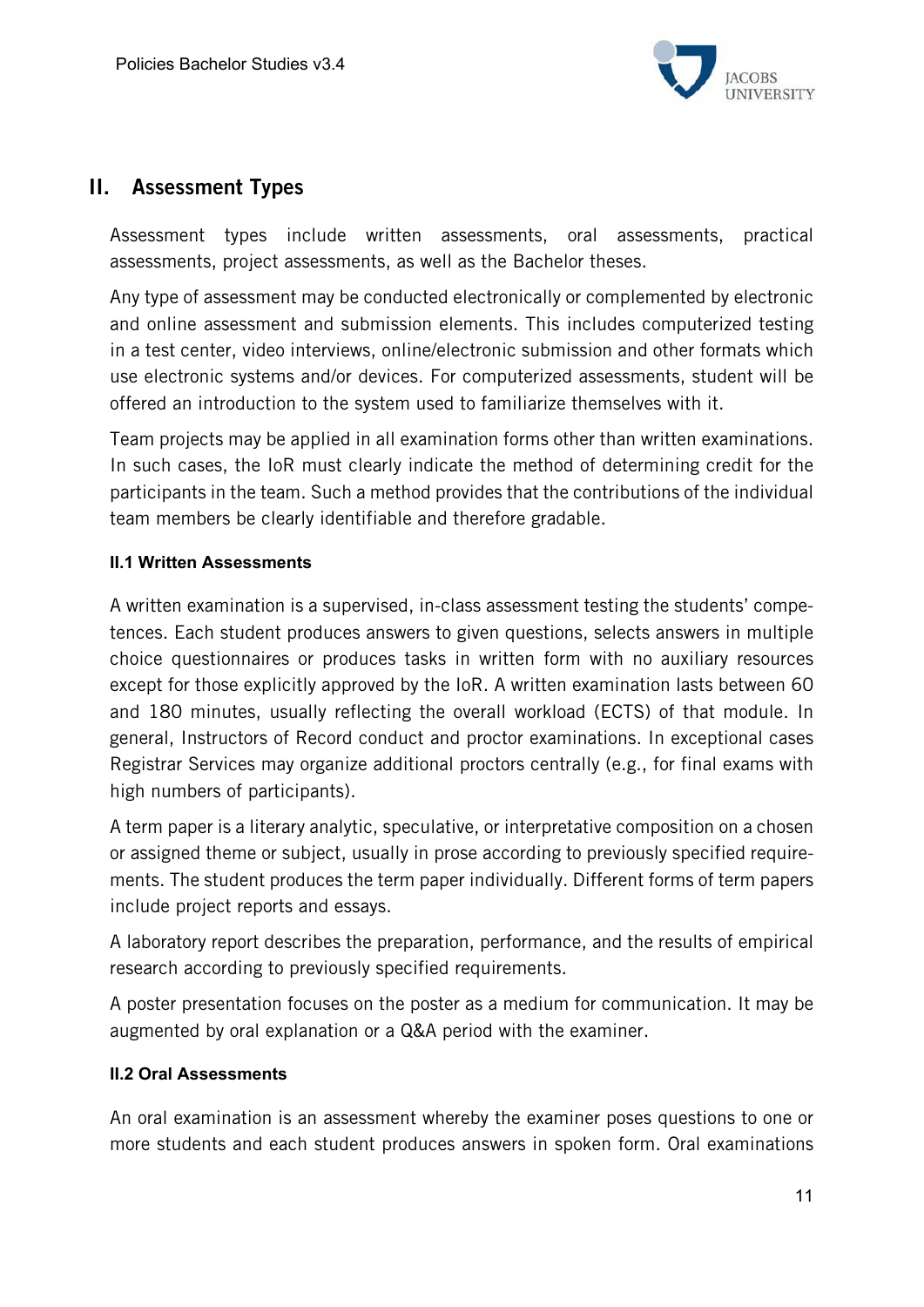

require the presence of a qualified observer in addition to the examiner. The observer holds an academic degree in the field of the module question of at least one level above the current degree of the student. He/she records in writing every answer given during the examination and submits these minutes for inclusion in the student's examination file. An oral examination lasts between 15 and 45 minutes per student.

A presentation is a formal talk about a topic, theme or project. It is generally performed in front of an audience using media to support the speech and may include a discussion period.

### **II.3 Practical Assessments**

A practical examination is an assessment of the practical skills of a student, for example in research-related modules. Practical examinations require the presence of a qualified observer in addition to the examiner. The observer holds an academic degree in the field of the module of at least one level above the current degree of the student. The observer minutes the examination and submits these minutes for inclusion in the student's examination file. A practical examination can be an individual or a group assessment and lasts between 15 and 45 minutes.

### **II.4 Project Assessments**

A project assessment refers to the comprehensive evaluation of a coherent set of activities that all relate to a particular topic or task ("project") such as planning, progress, presentation in one or more modality, etc.

### **II.5 Bachelor Thesis**

In order to graduate, students have to submit a Bachelor thesis of 12 ECTS credit points. The thesis is written under the guidance of a Jacobs University faculty member (thesis supervisor).

The cover page of the Bachelor thesis needs to show the title, the university's name, the month and year of submission, the name of the student, and the name(s) of the reviewer(s) (thesis supervisor and, if applicable, second reviewer). Furthermore, the thesis needs to contain the official Jacobs University declaration on authorship signed by the student that the thesis is independent work and has not been handed in elsewhere.

The electronic version of the Bachelor thesis must be uploaded to a plagiarism check platform defined by the university. Any source code or data supplementing a Bachelor thesis must be submitted electronically with the electronic version of the Bachelor thesis.

The Bachelor thesis is graded by the thesis supervisor and, if applicable, the second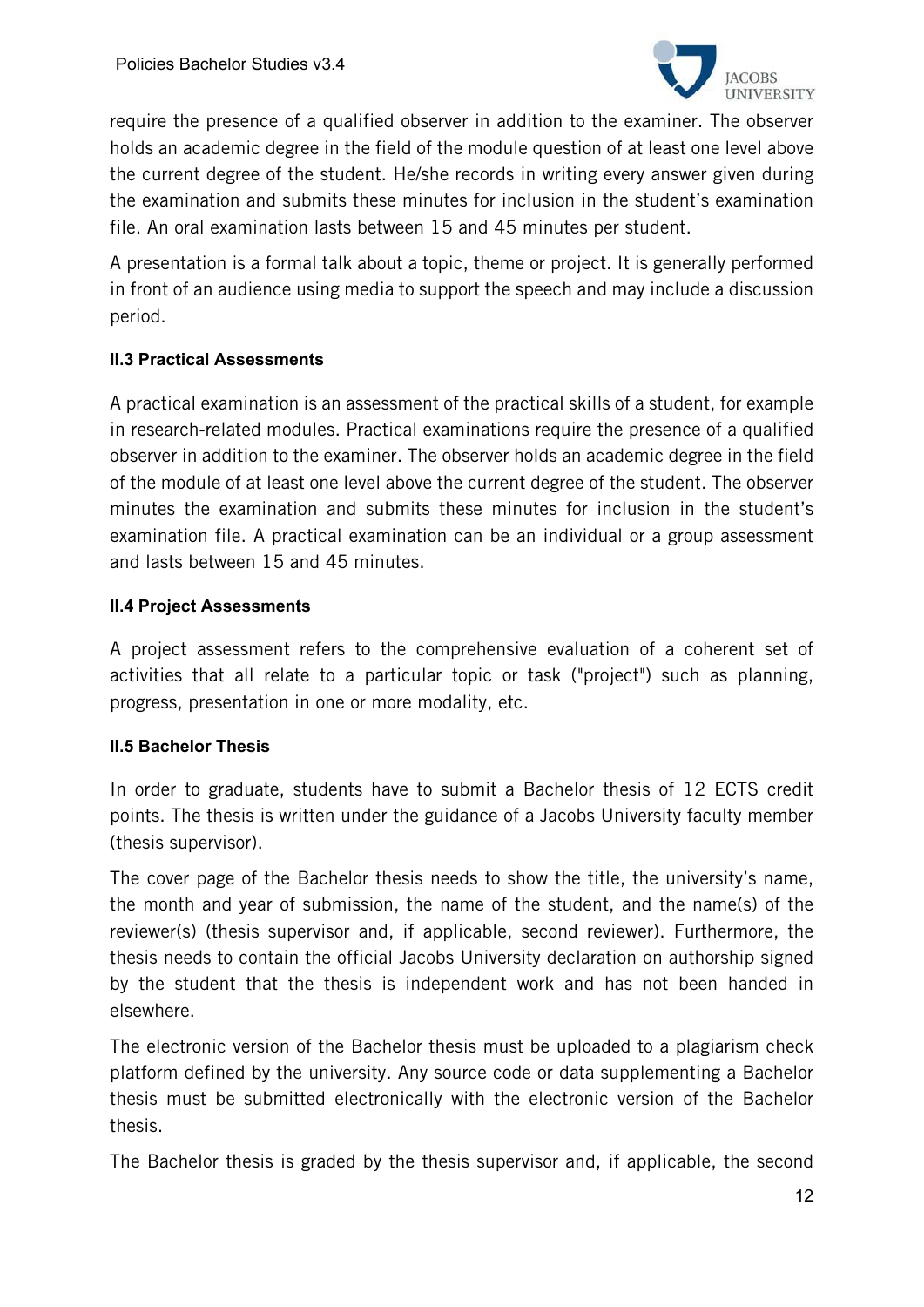

reviewer. As a rule, the second reviewer must be a Jacobs University faculty member or an external expert holding a PhD degree in the respective field.

The Bachelor thesis is graded according to the Jacobs University grading scheme that is published on the Jacobs University website. Reviewers agree on a single numerical grade.

If the thesis does not meet the requirements, the reviewer(s) has the possibility to grant the student the right to revise the thesis and resubmit it within three months.

Students must submit the Bachelor thesis on or before their last day of enrollment. Specific deadlines are specified in the Academic Calendar. If they cannot complete their thesis within the last semester of enrollment, they must apply for an extension of studies (see Admission and Enrollment Policy, section 4) in order to stay enrolled.

# III. Assessment Procedures

### III.1 Scheduling of Written Examinations

In general, written examinations are held at the end of the semester during the university's official final examination period as specified in the Academic Calendar. Registrar Services centrally plans the examination schedule and assigns the dates, times, and rooms for examinations to be held. Students with special needs have the right to request suitable exam arrangements (see section V.3. Students with Special Needs). No student is required to take more than two final module examinations on any given day. Students who would have more than two examinations on a single day may ask to be officially excused from all but two examinations.

For each examination one make-up is offered. Written make-up exams are centrally scheduled by Registrar Services for students who either failed the original examination or were officially excused (see section III.4. - Excuse from Academic Obligations). A further possibility to re-sit the examination will be given during the subsequent official module examination, normally in the following year. In this case it is possible to attend the classes of the module again. If students wish to do so, they may request to be registered for this module as auditors. In case a failed or missed (official excuse) module is not offered it may be replaced by a different module (see section III.5. - Exceptional Module Replacement).

### III.2 Incomplete Module Work

In exceptional cases, students may request a temporary incomplete grade for any module for which they are currently registered. This is indicated by an "I" on the initial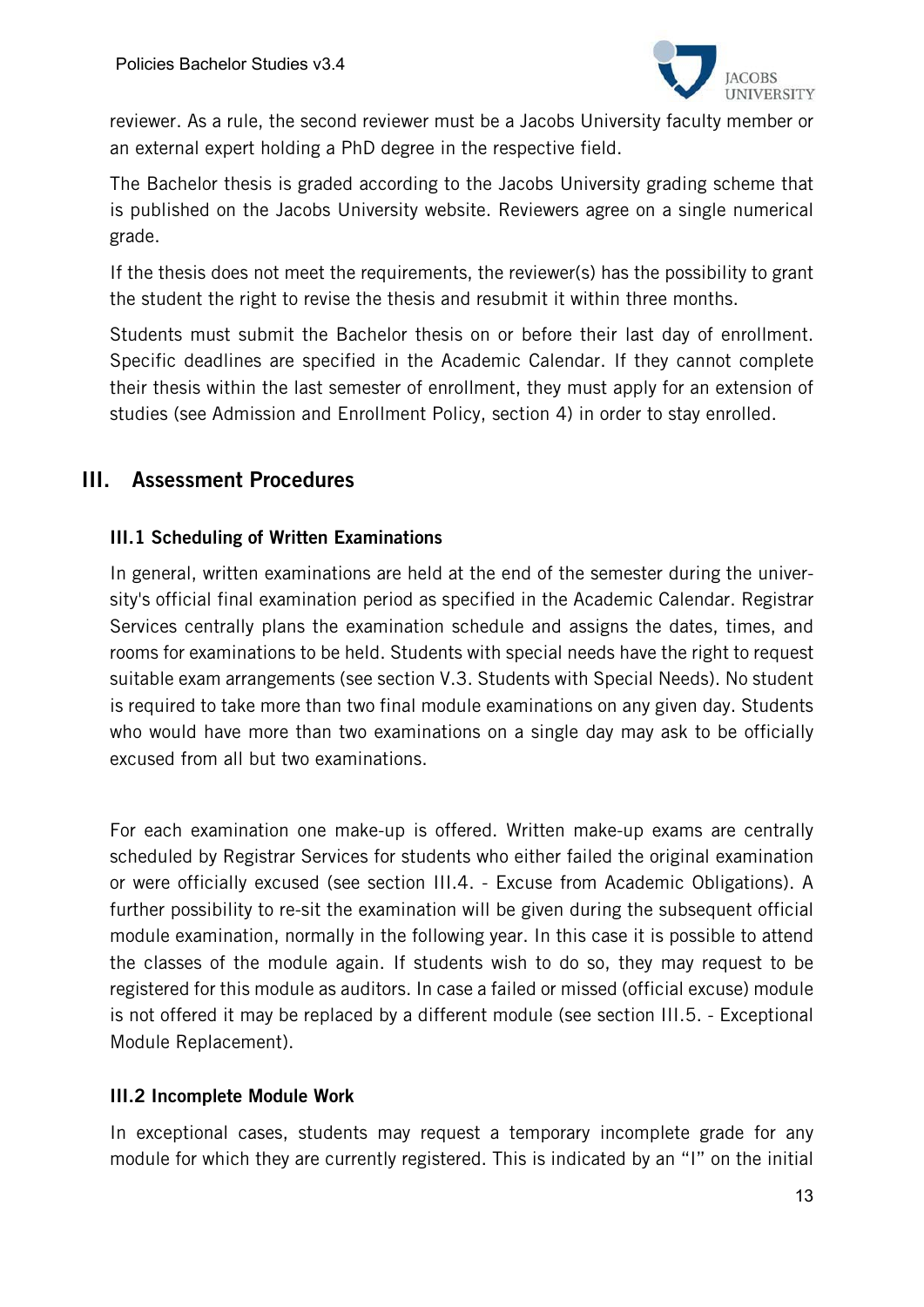

grade report. An "I" is assigned only in cases where a student receives permission from the IoR to turn in module work after the end of the semester. The IoR may communicate a grade penalty for late submission if applicable.

An incomplete "I" will also be assigned if a student is officially excused for a grading component. In this case no grade penalty will be imposed. The modalities for completion of the module in these cases is regulated in section III.4. Excuse from Academic Obligations.

The student must fulfill the missing requirements within the given deadline for submitting incomplete module work published in the Academic Calendar, whereupon the IoR will convert the "I" to a grade.

If the missing requirement is not fulfilled by the deadline, the instructor will assign the lowest possible grade for this grading component and issue the grade for the module accordingly.

# III.3 Failed Modules

For modules that finish with a single module examination (see 1.6.2 Module Assessment), the module is ultimately failed if the assessment required for passing the module is failed three times (first attempt plus two repetitions).

Modules with more than one assessment component (Modulteilprüfungen) are failed if the assessment component weighted average of the percentage grades is lower than 45% (corresponding to a numerical grade of 4.67 or lower). In that case, all assessments need to be repeated. The module is ultimately failed if the credit-weighted average of the percentage grade is lower than 45% even after three attempts (first attempt plus two repetitions).

Modules that consist of more than one module component with one assessment each (Modulkomponentenprüfungen) are failed if the assessment of any module component is failed. In that case, the assessments that have been passed do not need to be repeated. The module is ultimately failed if the assessment of any module component is failed three times (first attempt plus two repetitions).

If a mandatory module is ultimately failed, the Bachelor degree of the study program will not be granted. Unless the student continues in a different major, the student will be disenrolled.

### III.4 Excuse from Academic Obligations

Students may be excused officially by Registrar Services from taking examinations or from attending mandatory class/lab sessions for the following reasons only: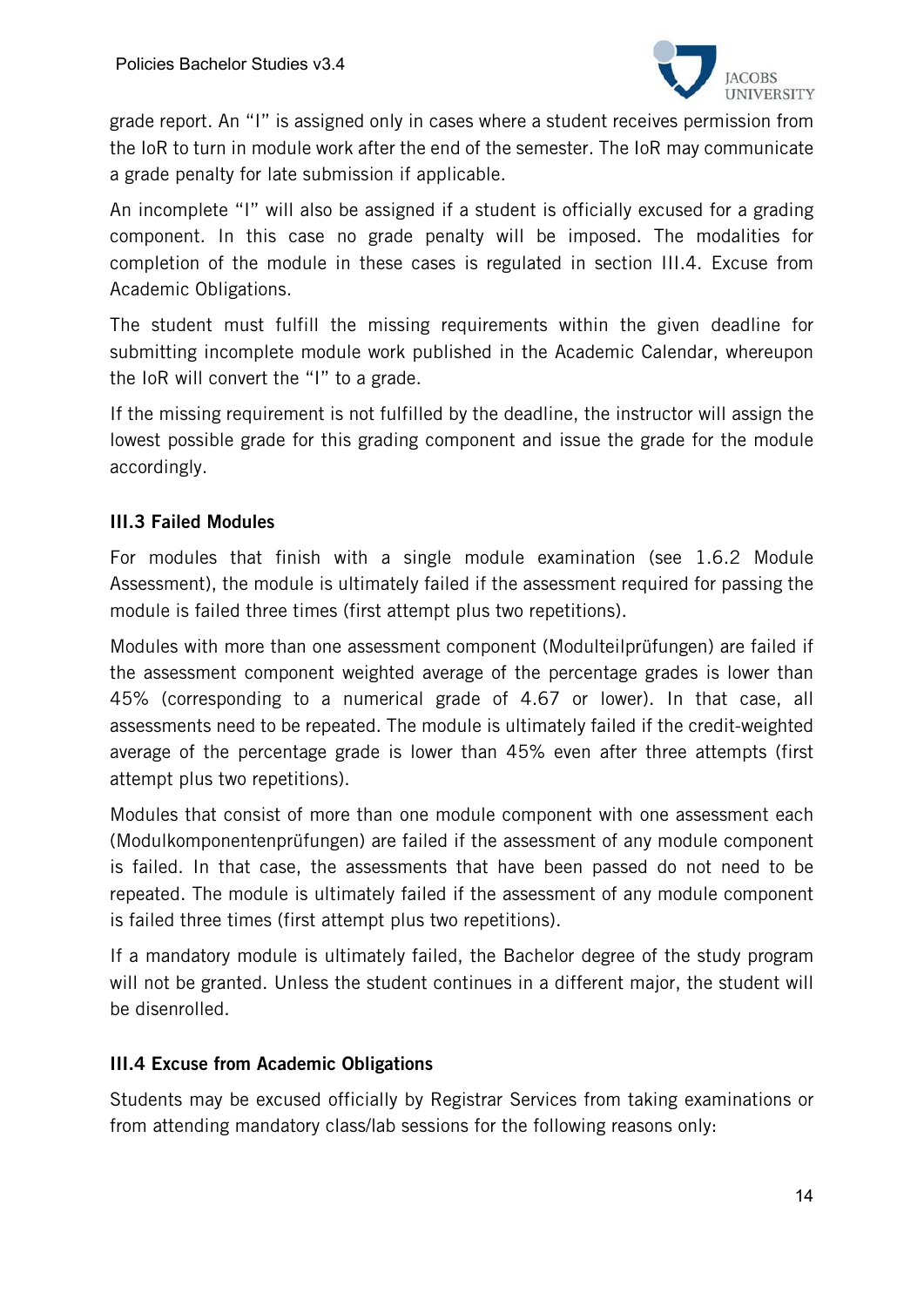

Illness or personal emergency: Illness must be documented with a sick certificate issued by a qualified physician. This certificate needs to verify the date and time of the inperson visit occasioned the confirmation that the student is unable to fulfill his/her academic obligation (either attend class/lab or take the examination). The university reserves the right to request a second medical opinion. Other emergencies must be appropriately documented in writing. Sick certificates and documentation for personal emergencies must be submitted to Registrar Services by the third calendar day from the beginning of illness/of the emergency. These three days include the first day of the illness/of the emergency. If the third calendar day is a Saturday, Sunday or a public holiday, the deadline is extended to the next working day. If students submit a sick certificate after the deadline, an excuse may be issued, when applicable, only for the submission date and the two calendar days preceding it. Predated or backdated sick certificates – i.e., when the visit to the physician takes place outside of the documented sickness period – will be accepted provided that the visit to the physician precedes or follows the period of illness by no more than one working day.

Clashes with other mandatory academic obligations: If it is not possible for students to attend an examination because it clashes with another mandatory academic requirement, students are entitled to be officially excused from the examination. Excuses due to excursions in mandatory modules will be sent out by Registrar Services as early as possible after the drop/add period each semester. Students who cannot participate in an examination because they are studying abroad or are on internship have to notify Registrar Services at least two weeks before the start of the examination period.

Regardless of the reason for their absence, students must inform the IoR and Registrar Services before the beginning of the examination or class/lab session that they will not be able to attend.

Failure to complete a module will lead to a continued incomplete of the module until the missing requirements are fulfilled or definitively failed. Students who are not officially excused will receive a failing grade for the exam.

Students who go on an optional excursion or participate in events of importance to the university may ask Registrar Services to issue a recommendation for an excuse. Requests for recommendations must be made via email well in advance of the event or the class trip. The decision whether to excuse the student rests with the IoR.

### III.5 Exceptional Module Replacements

In exceptional cases, e.g., if a module is no longer offered, mandatory modules or mandatory electives may be replaced by other modules. The latter have to fulfill a similar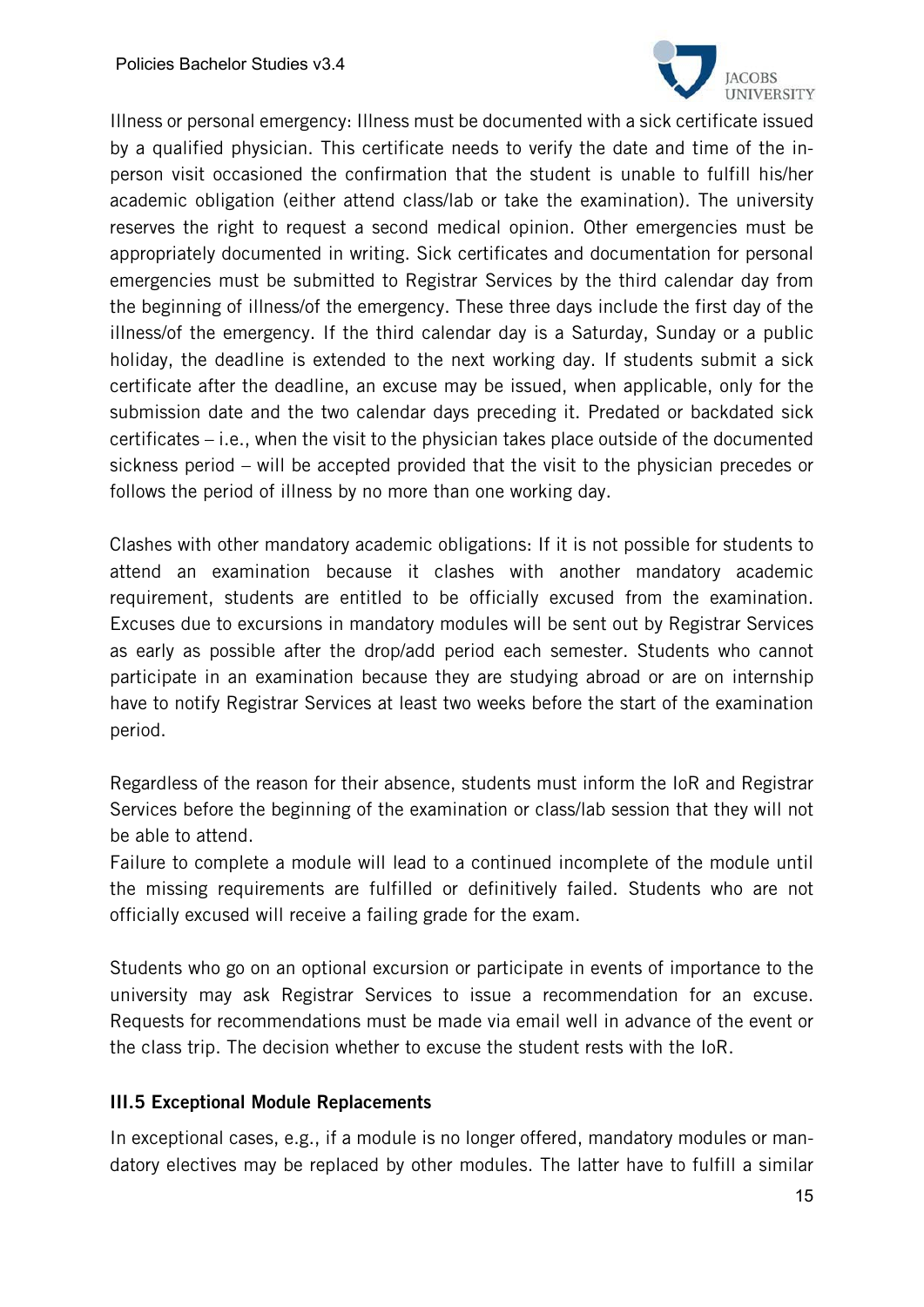

function in the curriculum and a written request about such replacement needs to be filed. The request needs to be first approved by the SPC and subsequently by the Dean.

#### III.6 Pass Option

Students may request, upon consultation with the Academic Advisor for the grade of one passed CHOICE or Methods/Skills module (up to 7.5 ECTS) to be excluded from the calculation of the GPA and to be replaced by a 'P' (for pass) on the transcript under the following conditions and limitations:

No more than one Pass Option may be applied during the entire undergraduate degree program. The Pass Option may not be applied on a failed module or on the Bachelor thesis. The Pass Option can be applied at any point before graduation, but for all internal grade-based evaluations the actual grade in the module will be considered.

Once applied, the Pass Option cannot be reverted into a grade or reassigned to a different module.

### III.7 Grading

Modules and module components at Jacobs University are graded by the Instructors of Record on the basis of a percentage scheme. The percentages are converted to a numerical module grade. The university website lists the respective grading tables.

A module is passed with a 4.33 numerical grade or better. ECTS credit points are awarded as soon as the module is passed.

Registrar Services calculates the cumulative grade point average (GPA). All modules in which the student received a grade (except for modules in the Further Modules Area) are included in the calculation of the cumulative GPA weighted by credits.

In general, the deadline for submitting final grades for the fall semester is end of January, for the spring semester end of June, or a workday close to these dates as specified in the Academic Calendar.

In addition to modules that are required for graduation students may register for further modules. Credits obtained in these modules do not count towards the credits needed for graduation and are not included in the calculation of the cumulative GPA but appear on the transcript. In case a student successfully completes more modules than required for graduation, the additional modules may be moved to the Further Modules Area.

### III.8 Advanced Placement, Transfer Credits, and Non-Academic Achievements

Jacobs University awards ECTS credit points for Advanced Placement (AP), Module Transfer, and Non-Academic Achievements.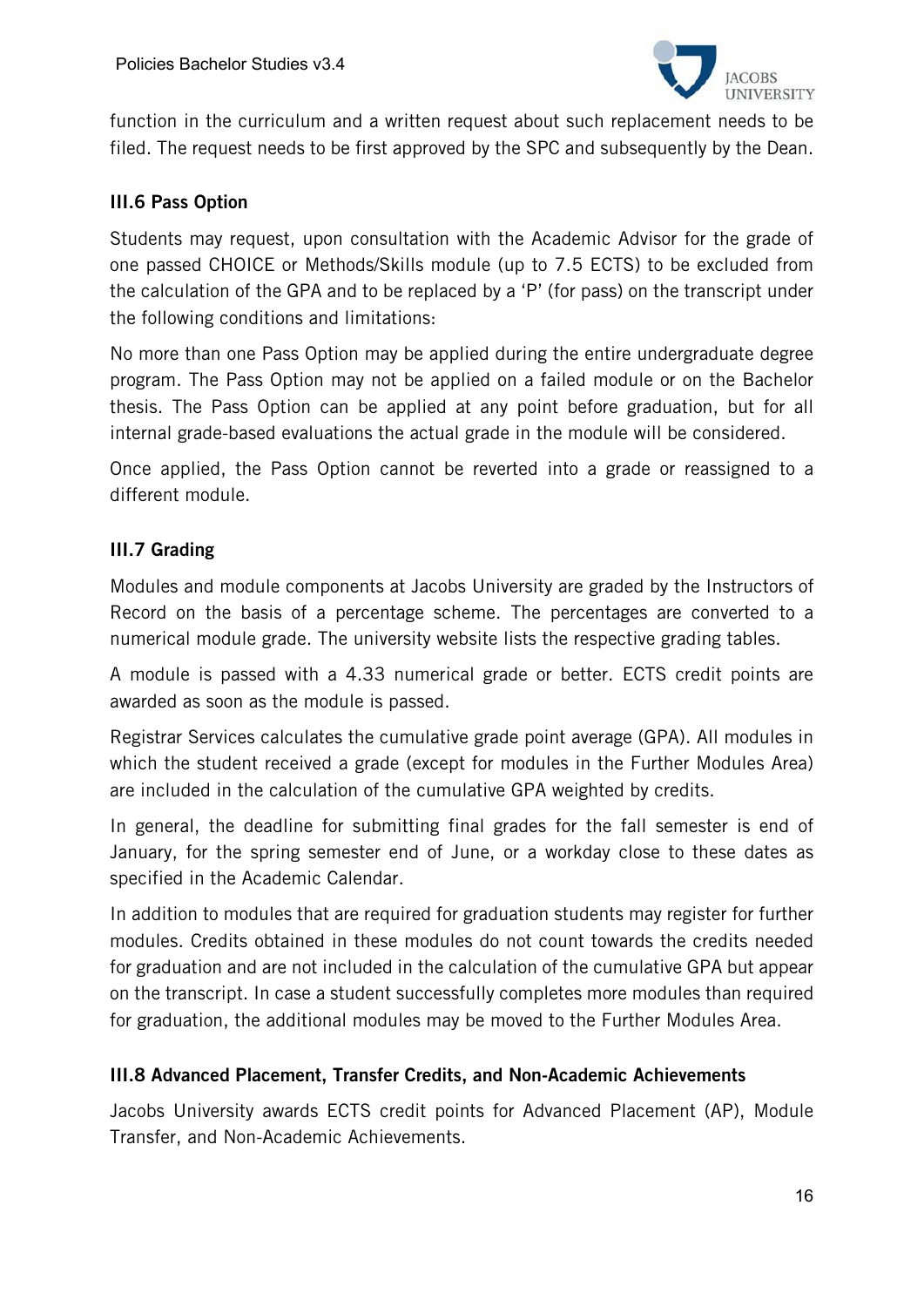

### III.8.1 Advanced Placement Credits

Advanced Placement (AP) credits may be awarded for academic competences acquired outside of formal university-level module work. Advanced Placement credit is conditional on a demonstrated level of competence equivalent to a university-level module regularly offered at Jacobs University. Not all Jacobs University modules are eligible for Advanced Placement. For more details, students should contact the responsible Instructor of Record and their Study Program Chair. Faculty may request students applying for Advanced Placement to pass a formal written examination, which should generally be offered during the first two weeks of classes. If the student has already registered for a module, he/she can in principle only apply for AP credits for that particular module and withdraw from the module within the drop/add period. Once modules are taken at Jacobs University, they may not be replaced by Advanced Placement credits. Language modules are generally excluded from Advanced Placement.

AP credits recognized by Jacobs University are designated on the transcript as being Advanced Placement modules (AP). In such a case, no grade is assigned.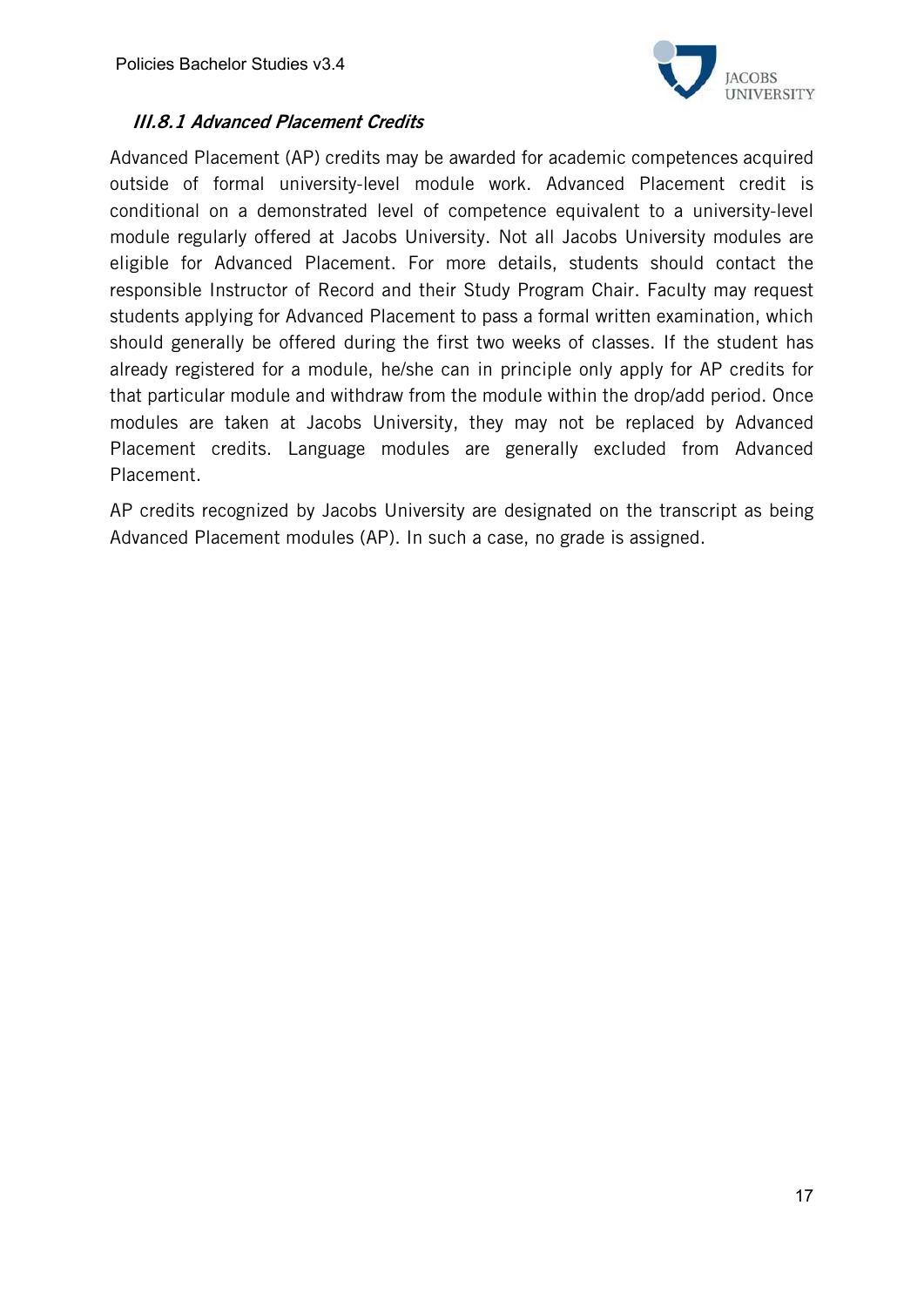

# III.8.2 Transfer Credits

Transfer credits may be awarded for academic module work completed at another university or institution of higher education (e.g., for transfer students or for study abroad). To apply for the recognition of transfer credits, students must submit the Transfer Credit Form, the module syllabi, and an official transcript indicating the modules taken to Registrar Services. Upon recommendation of the Faculty from the respective field of study, Registrar Services rules on the acceptance of transfer credits.

Module work completed at other institutions is eligible for transfer credits at Jacobs University if the qualification to be recognized does not differ significantly in content, intended learning outcomes, scope, academic level or quality from the modules offered at Jacobs University. A refusal to transfer credits must be reasoned by Jacobs University. Language modules in the languages taught at Jacobs University are accepted if taken at other universities or at our partner institutes. Credits acquired for languages other than those offered at Jacobs University are transferred if issued by a partner university of Jacobs University.

For module work completed prior to enrollment at Jacobs University, students must apply for recognition of transfer credit points during their first semester at Jacobs University. Students who transfer a significant number of credits may be treated as "Transfer students" and be placed into a higher semester of their study program.

For module work completed elsewhere while being enrolled at Jacobs University (i.e., during the semester breaks or study abroad), students must apply for recognition of transfer credit within one semester after the achievement.

### III.8.3 Non-Academic Achievements

Non-academic competences acquired outside of the higher education system may be recognized for up to half of the credits provided for the modules offered, provided that the acquired knowledge and skills are equivalent in content and level to the modules they are intended to replace. Equivalence is given if the content, scope, and requirements essentially correspond to those of the intended study program at Jacobs University, to which the credits are to be applied. Students must apply for the recognition of Non-Academic Achievements during their first year of study.

### III.8.4 Language Modules

All study programs taught in English contain mandatory German language modules. Students who meet the required German proficiency level (e.g. native speakers) need to select modules in another language offered at Jacobs University. Program-specific regulations are defined in the respective program handbook. Students must take a placement test before registering for the appropriate language proficiency level. They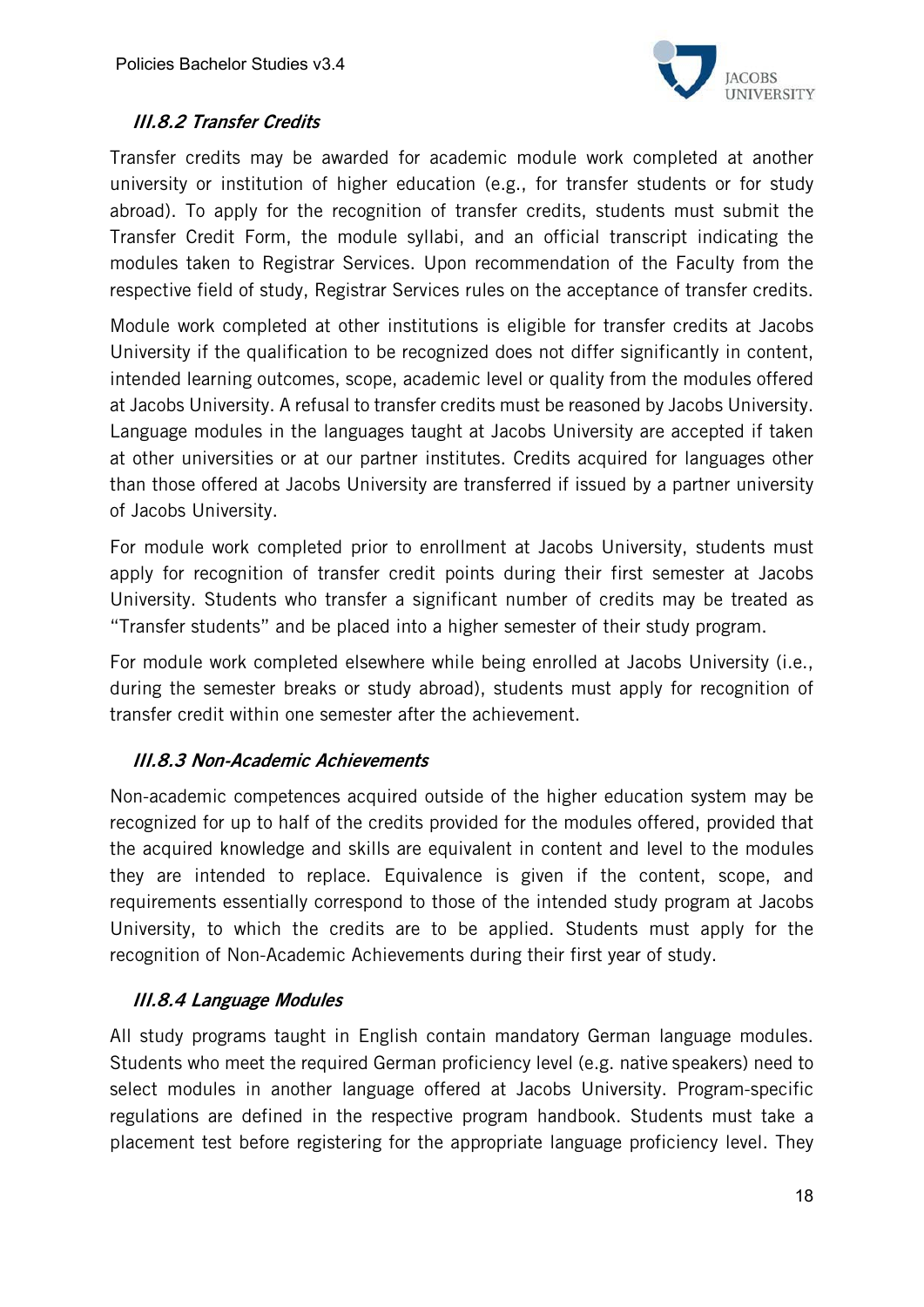

may, at their own risk, take language modules half a level higher than the one in which they have been placed according to the placement test.

# III.8.5 Audit

Students may register for modules as auditors. It is at the discretion of the Instructor of Record to allow auditing of the module and specify the conditions for auditing. Audited modules are not graded and do not receive credit points, they do not fulfil any degree requirements. These modules will appear on the transcript with the indication that the module was audited.

# III.8.6 Further Modules Area

In addition to module that are required for graduation students may register for further module. Credits obtained in these modules do not count towards the credits needed for graduation and are not included in the calculation of the cumulative GPA but appear on the transcript.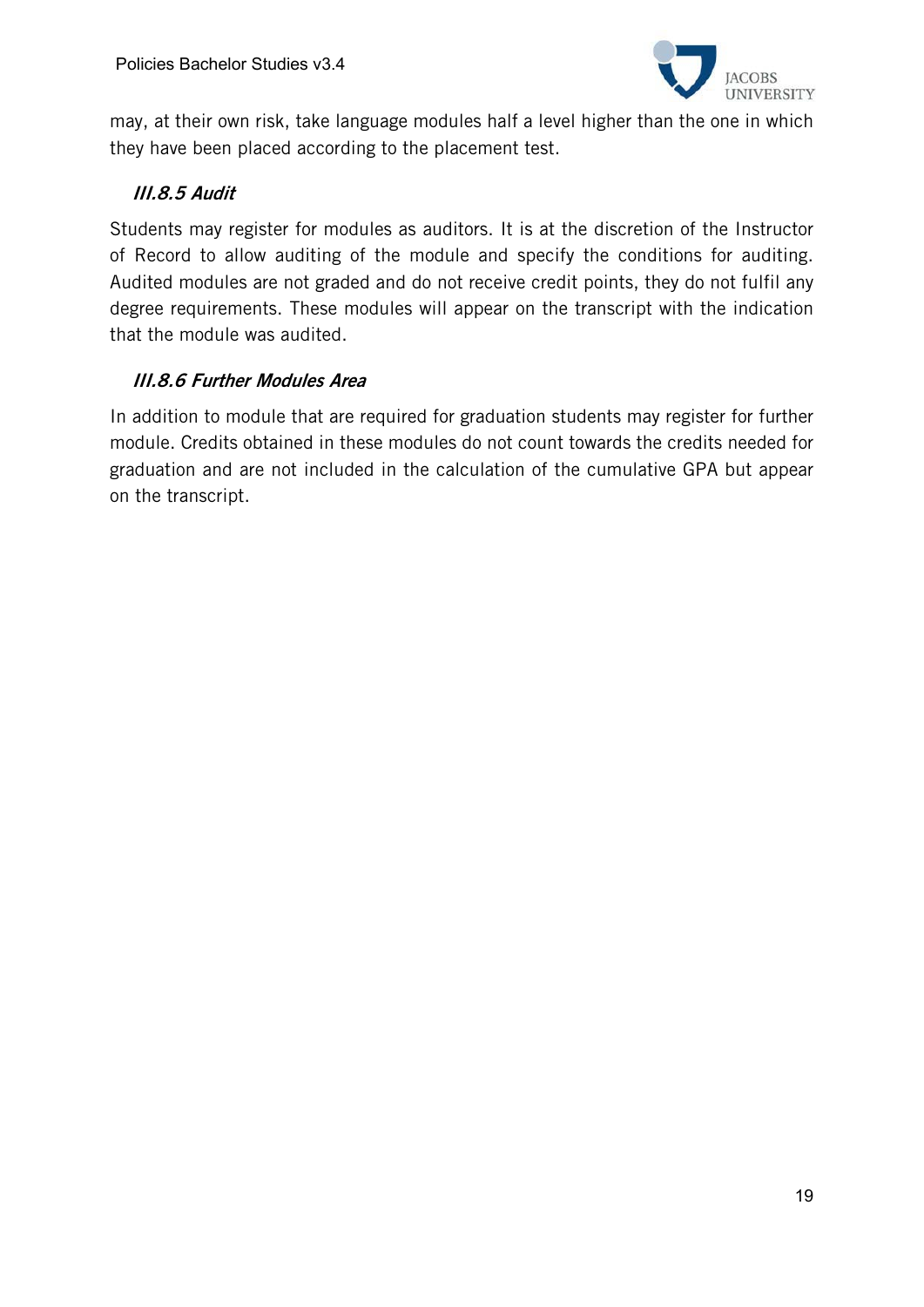

# IV. Degree Certificates

Upon graduation and after completing the formal checkout, every student will receive the following final documents:

# IV.1 Diploma

The diploma states the name and date of birth of the degree holder, the degree and program, and the date of the conferral of the degree. The diploma carries the seal of Jacobs University and is signed by the President of the university and the Dean responsible for undergraduate studies. Pre Degree students receive a certificate instead of a diploma.

### IV.2 Diploma Supplement

The diploma supplement conforms to the guidelines of the Kultusministerkonferenz (KMK) and provides more detailed information about the university and the specific program of study. It also includes the final GPA, the date of the conferral of the degree and, if applicable, further special achievements.

### IV.3 Final transcript

The final transcript lists all modules a student has taken at Jacobs University, including the grades of the individual modules. It also lists the semester GPA for each semester of study, the cumulative GPA for the entire study, the Bachelor thesis title and grade, the date of the conferral of the degree, and, if applicable, further special achievements. The transcript is signed by two staff members of Registrar Services and carries the seal of the University.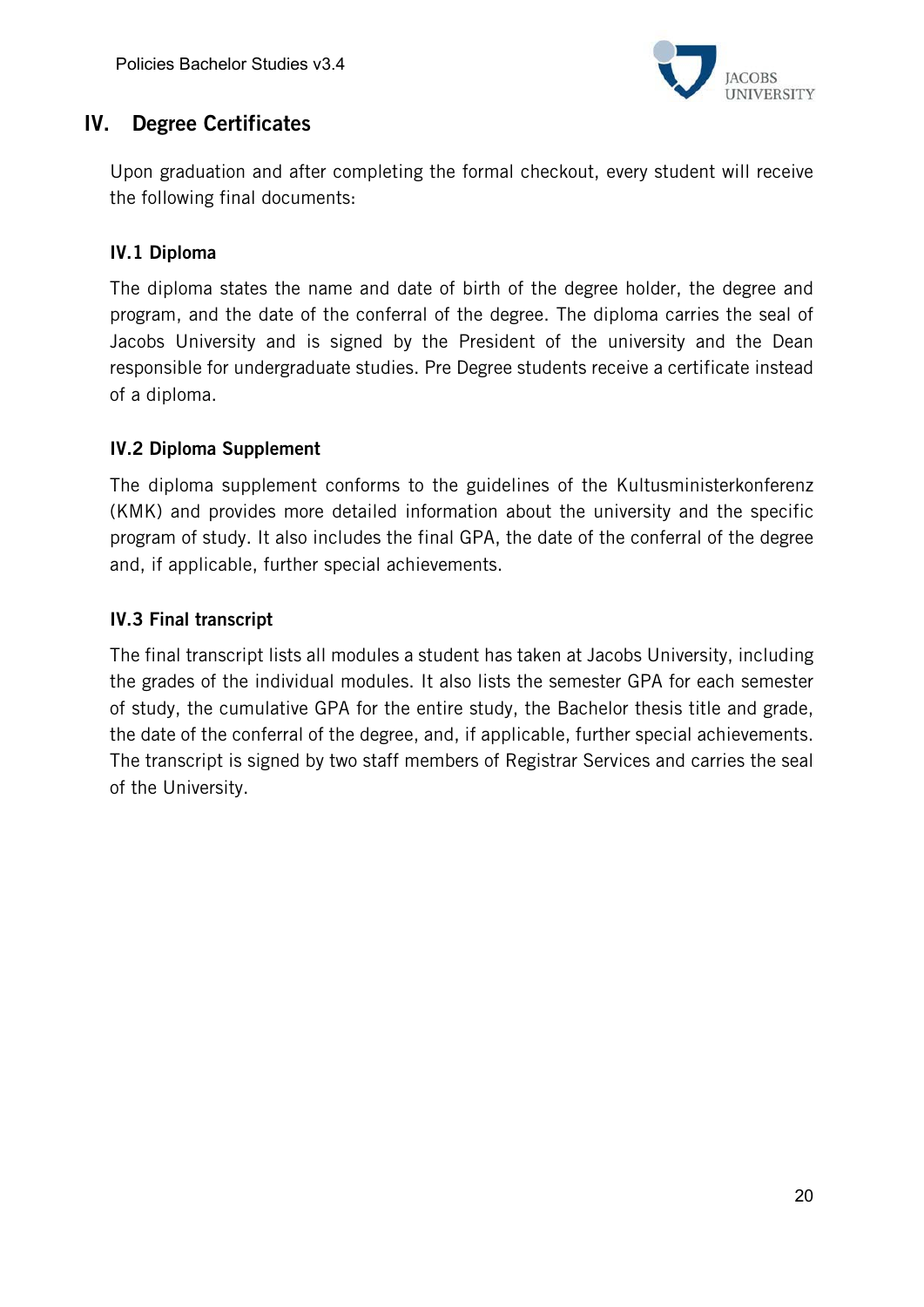

# V. Administrative Details

#### V.1 Committee on Examinations and Standing (Widerspruchsausschuss)

The Committee on Examinations and Standing is an academic body that decides on official appeals by students in matters such as academic examinations, extension of studies, re-enrollment (see Admission and Enrollment Policy), as well as other complaints regarding examinations or academic standing that could not be solved otherwise. The committee is an independent appeals board, which acts according to the policies of the university. It is a non-public body. Its decisions are binding. The committee consists of the following members with voting rights. A substitute may be appointed to deputize for a member.

- one Dean for undergraduate education
- one Dean for graduate education
- one faculty member from each focus area
- one member of research and teaching staff
- one undergraduate student
- one graduate student

### V.2 Graduation Ceremony

A student who wants to receive his/her diploma during graduation ceremony must submit his/her Bachelor thesis by the deadlines specified in the Academic Calendar.

A student who wants to participate in the graduation ceremony before having completed all graduation requirements does a so-called "walkthrough". In order to be eligible for a walkthrough, the student must provide written confirmation of his/her thesis supervisor and/or the respective Instructor(s) of Record that he/she is expected to finish all graduation requirements no later than August 31 of that academic year. As a rule, the confirmation must be submitted to Registrar Services at least two weeks before the graduation ceremony.

### V.3 Students with Special Needs

The rules and provisions of the "General Act on Equal Treatment" (Allgemeines Gleichbehandlungsgesetz - AGG) apply. Students with special needs should be able to complete their studies and examinations under conditions equivalent to those of any other student. To this end, as far as possible all study- and examination-related offers are designed to be barrier-free. Students with special needs are entitled to special